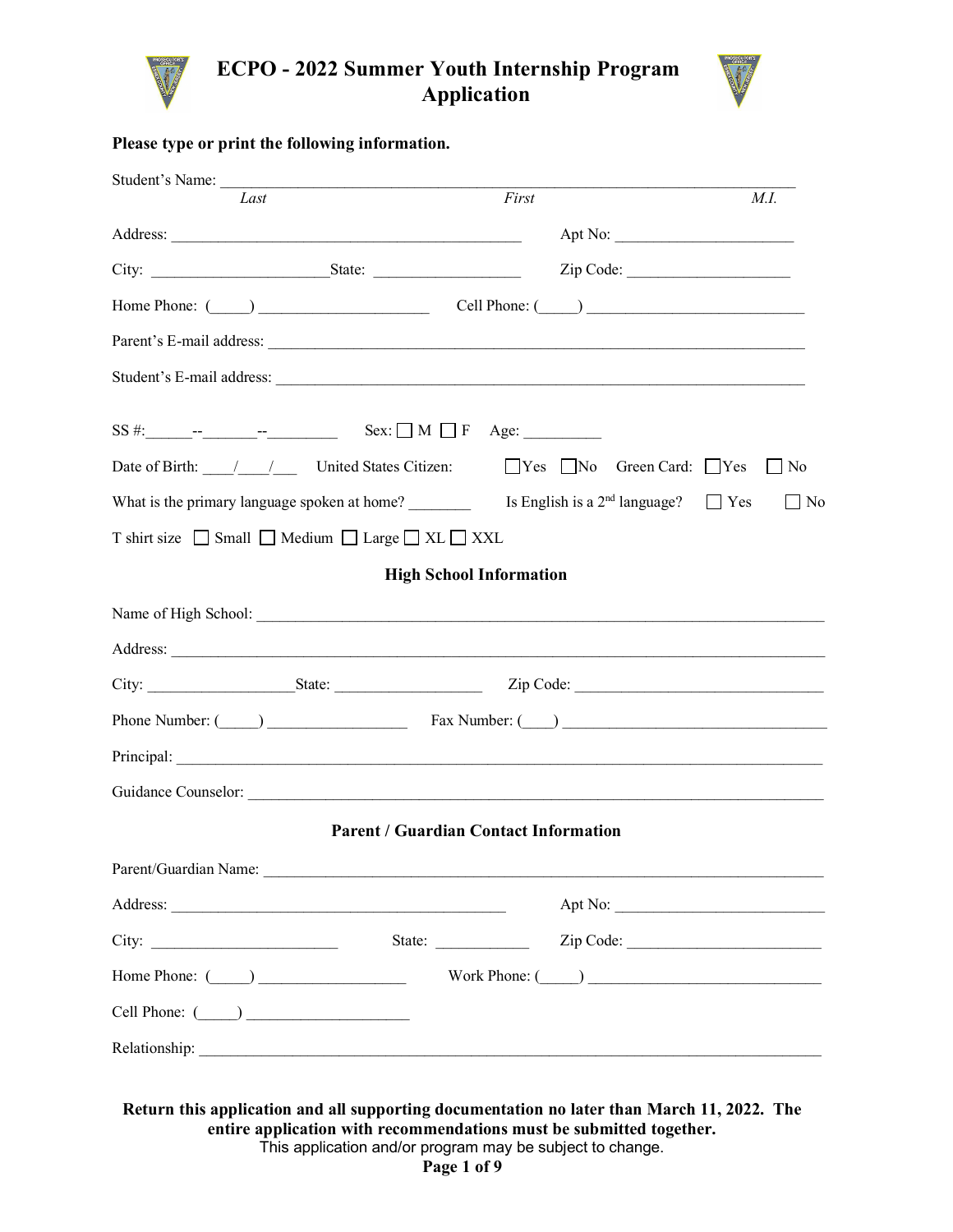

### **ECPO - 2022 Summer Youth Internship Program Application**



### **Medical / Emergency Contact Information**

| Student's Name:                                                             |       |                                                                                                                                                                                                                                |           |
|-----------------------------------------------------------------------------|-------|--------------------------------------------------------------------------------------------------------------------------------------------------------------------------------------------------------------------------------|-----------|
| Last                                                                        | First |                                                                                                                                                                                                                                | M.I.      |
|                                                                             |       |                                                                                                                                                                                                                                |           |
|                                                                             |       |                                                                                                                                                                                                                                |           |
|                                                                             |       | Home Phone: (Call Phone: Cell Phone: (Call Phone: (Call Phone: (Call Phone: (Call Phone: (Call Phone: (Call Phone: Call Phone: Call Phone: Call Phone: (Call Phone: Call Phone: Call Phone: Call Phone: Call Phone: Call Phone |           |
|                                                                             |       | Sex: $\Box$ F $\Box$ M Age: Date of Birth: $\Box$ / /                                                                                                                                                                          |           |
| Does the student have any existing medical conditions we should know about? |       |                                                                                                                                                                                                                                |           |
| $\top$ Yes $\Box$ No                                                        |       |                                                                                                                                                                                                                                |           |
|                                                                             |       |                                                                                                                                                                                                                                |           |
|                                                                             |       |                                                                                                                                                                                                                                |           |
|                                                                             |       |                                                                                                                                                                                                                                |           |
|                                                                             |       |                                                                                                                                                                                                                                |           |
|                                                                             |       | <b>Emergency Contact</b>                                                                                                                                                                                                       |           |
|                                                                             |       |                                                                                                                                                                                                                                |           |
|                                                                             |       |                                                                                                                                                                                                                                |           |
|                                                                             |       |                                                                                                                                                                                                                                |           |
| City:                                                                       |       | State:                                                                                                                                                                                                                         | Zip Code: |
| Home Phone: $\qquad \qquad$                                                 |       | Work Phone: $(\_\_)$                                                                                                                                                                                                           |           |
|                                                                             |       |                                                                                                                                                                                                                                |           |
| Relationship:                                                               |       |                                                                                                                                                                                                                                |           |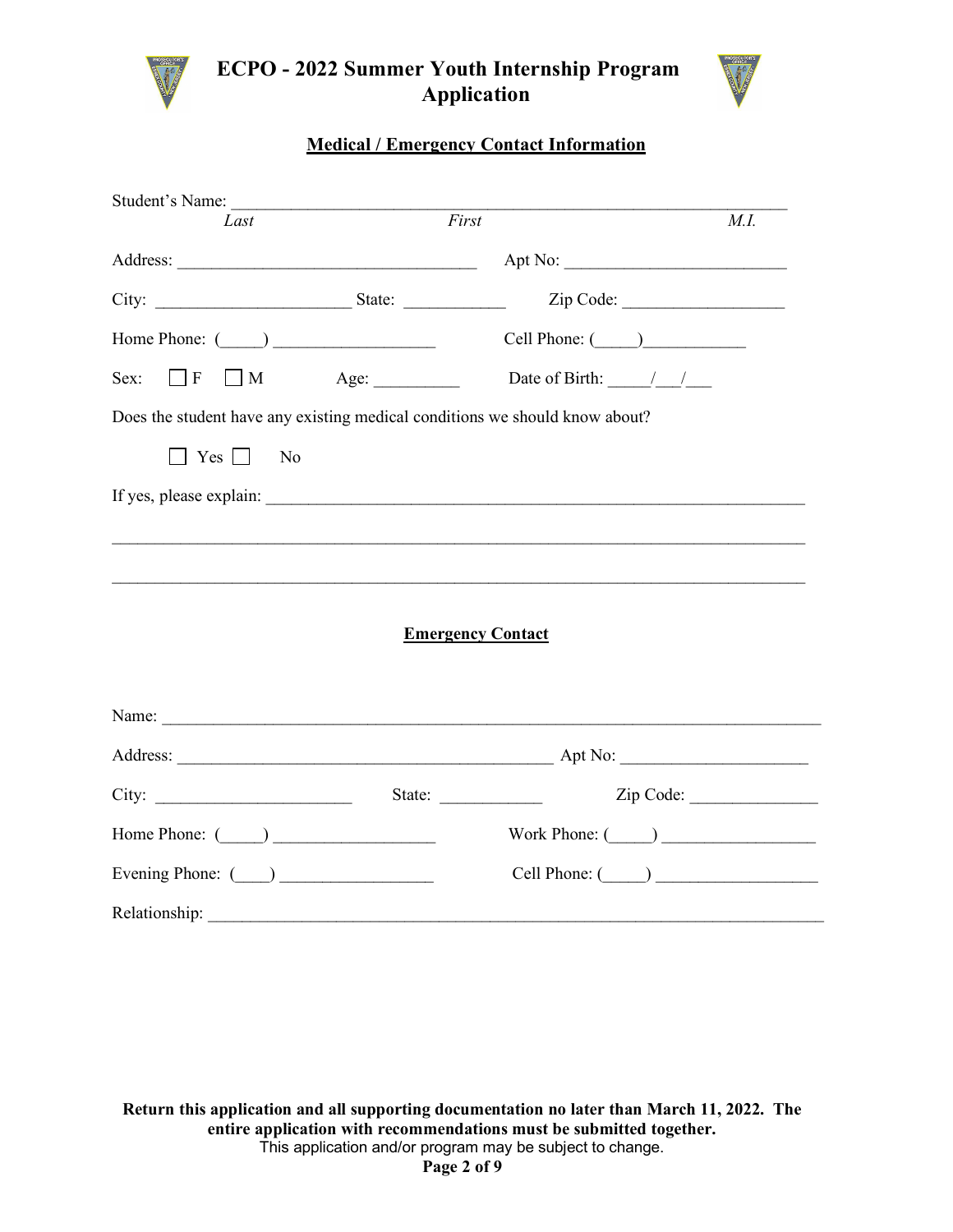



# **Permission Slip**

 *Print Student's Name* 

\_\_\_\_\_\_\_\_\_\_\_\_\_\_\_\_\_\_\_\_\_\_\_\_\_\_\_\_\_\_\_\_\_\_\_\_\_\_\_\_ has my permission to participate in the

3 (three) week virtual summer internship sponsored by the Essex County Prosecutor's Office. The first session will run Monday through Friday from 9:00 a.m. through 11:30 a.m. beginning, **July 5, 2022** and concluding on **July 22, 2022**. The second session will run Monday through Friday from 9:00 a.m. through 11:30 a.m. beginning, **July 25, 2022** and concluding on **August 12, 2022**. I am aware that sessions will be held in person inside the Essex County Veterans Courthouse Complex. There may be sessions that will be held virtually. An email will be sent to interns at least two days in advance for virtual sessions. In person sessions will adhere to all CDC Covid-19 guidelines.

Parent / Guardian's Signature

Print Parent / Guardian's Name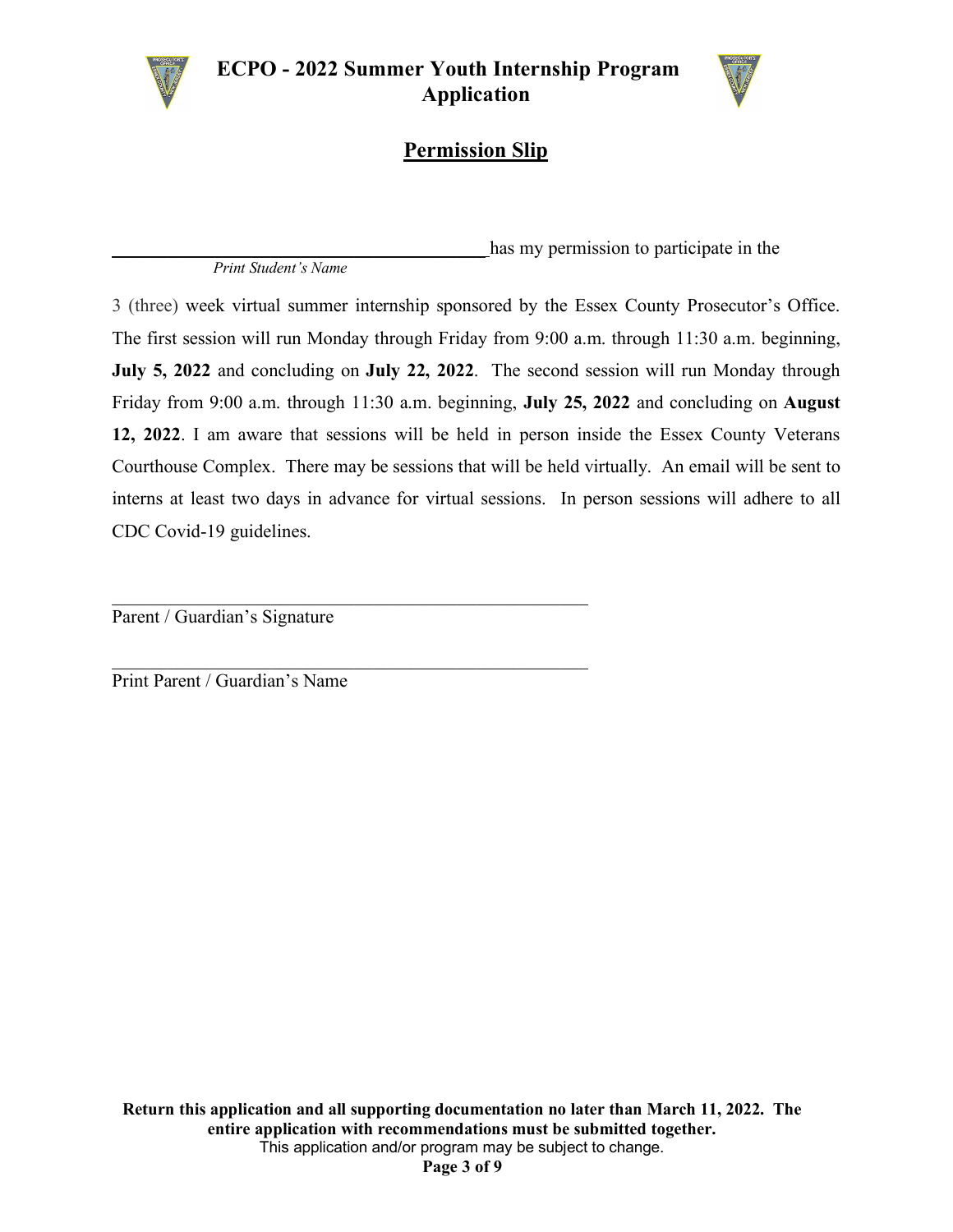

**Essays** 

## **ECPO - 2022 Summer Youth Internship Program Application**



Please write essays in response to the below prompts. Please limit your **type written** response to 250 – 500 words for the first essay.

**Essay 1 of 2:** 

**Why do you want to participate in the Essex County Prosecutor's Office Youth Summer Internship Program?**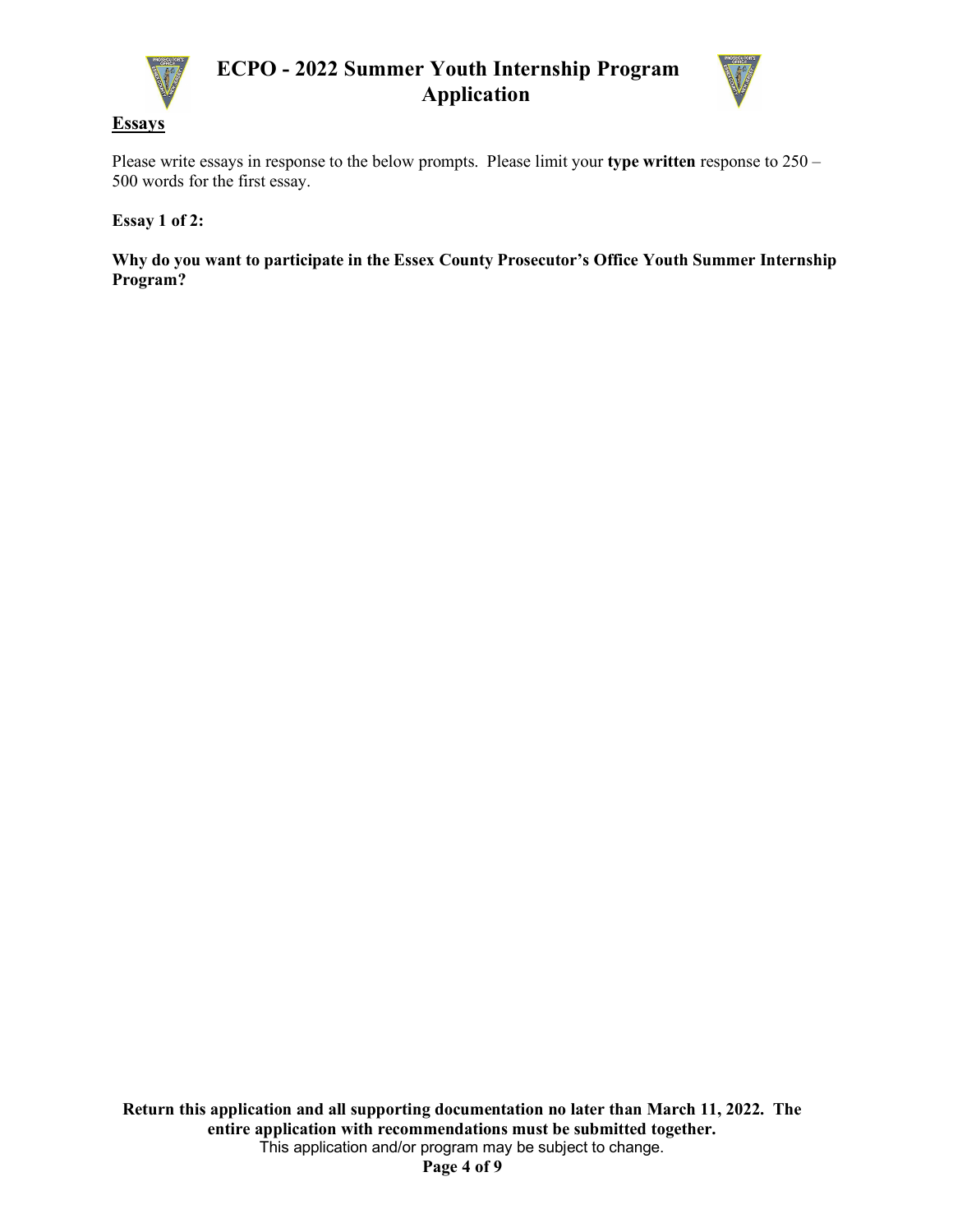



**Essay 2 of 2:** 

**Describe leadership traits you consider important and how these attributes relate to the law enforcement profession.**

(This essay may meet or exceed 500 words but shall not be less than the 500-word minimum**.**)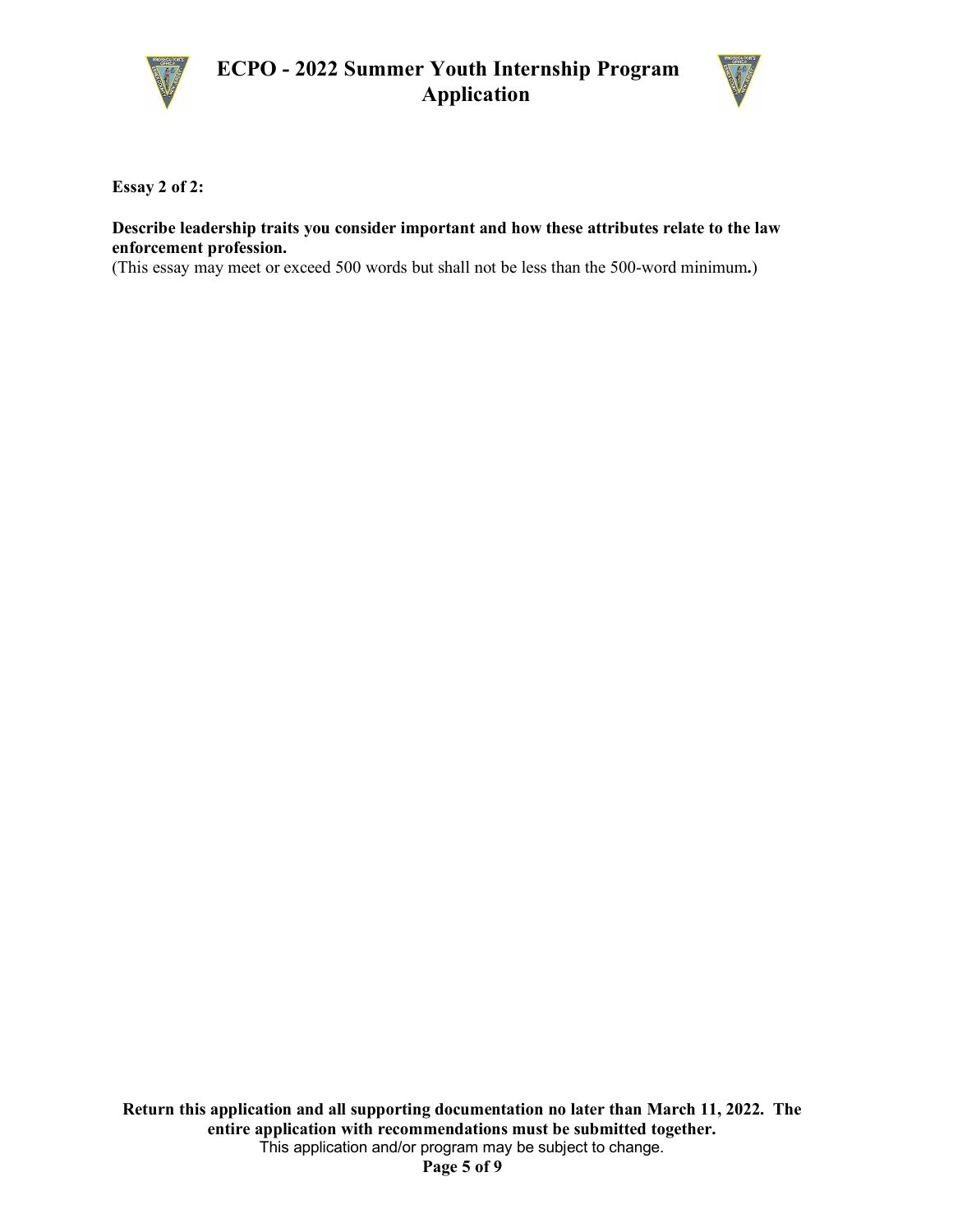



#### **School Recommendation Form**

Student's Name: \_\_\_\_\_\_\_\_\_\_\_\_\_\_\_\_\_\_\_\_\_\_\_\_\_\_\_\_\_\_\_\_\_\_\_\_\_\_\_\_\_\_\_\_\_\_\_\_\_\_\_\_\_\_\_\_\_

High School: **We have a set of the set of the set of the set of the set of the set of the set of the set of the set of the set of the set of the set of the set of the set of the set of the set of the set of the set of the** 

Please complete the following questions.

Why do you believe this student would benefit from the ECPO Summer Internship Program?

#### **How would you rate this student on the following?**

|                                      | <b>Excellent</b> | Good | Fair | Poor |
|--------------------------------------|------------------|------|------|------|
|                                      |                  |      |      |      |
|                                      |                  |      |      |      |
| Attendance                           |                  |      |      |      |
|                                      |                  |      |      |      |
|                                      |                  |      |      |      |
| Attitude                             |                  |      |      |      |
|                                      |                  |      |      |      |
|                                      |                  |      |      |      |
| Citizenship                          |                  |      |      |      |
|                                      |                  |      |      |      |
|                                      |                  |      |      |      |
| Ability to adapt to new environments |                  |      |      |      |
|                                      |                  |      |      |      |
|                                      |                  |      |      |      |
| <b>Personal Motivation</b>           |                  |      |      |      |

Additional Comments: (Personal Strengths etc.)

Name of Person Completing Letter of Recommendation: \_\_\_\_\_\_\_\_\_\_\_\_\_\_\_\_\_\_\_\_\_\_\_\_\_\_\_\_\_\_\_\_\_\_\_\_\_\_\_ Signature: \_\_\_\_\_\_\_\_\_\_\_\_\_\_\_\_\_\_\_\_\_\_\_\_\_\_\_\_\_\_ Title: \_\_\_\_\_\_\_\_\_\_\_\_\_\_\_\_\_\_\_\_\_\_\_\_\_\_\_\_\_\_\_\_\_\_ Date:

\_\_\_\_\_\_\_\_\_\_\_\_\_\_\_\_\_\_\_\_\_\_\_\_\_\_\_\_\_\_\_\_\_\_\_\_\_\_\_\_\_\_\_\_\_\_\_\_\_\_\_\_\_\_\_\_\_\_\_\_\_\_\_\_\_\_\_\_\_\_\_\_\_\_\_\_\_\_\_\_\_\_\_\_\_  $\_$  , and the set of the set of the set of the set of the set of the set of the set of the set of the set of the set of the set of the set of the set of the set of the set of the set of the set of the set of the set of th \_\_\_\_\_\_\_\_\_\_\_\_\_\_\_\_\_\_\_\_\_\_\_\_\_\_\_\_\_\_\_\_\_\_\_\_\_\_\_\_\_\_\_\_\_\_\_\_\_\_\_\_\_\_\_\_\_\_\_\_\_\_\_\_\_\_\_\_\_\_\_\_\_\_\_\_\_\_\_\_\_\_\_\_\_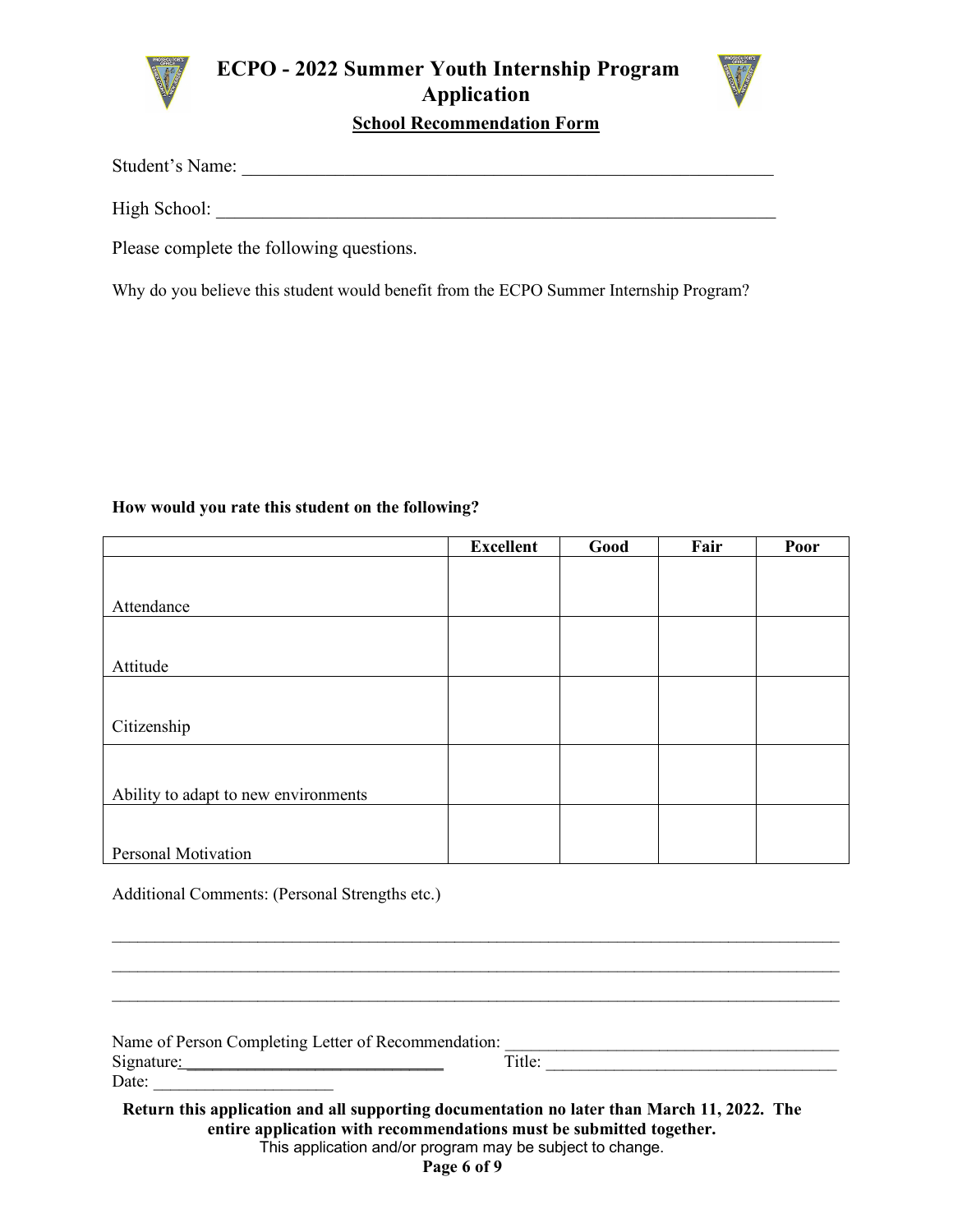

### **ECPO - 2022 Summer Youth Internship Program Application**



#### **Personal Letter of Recommendation**

In the space provided please *type* your letter of recommendation. In your letter of recommendation please indicate how you know this young person, the length of time you have known him/her as well as discuss their community involvement. *Please note: This recommendation must come from a non-family member. I.e. The person giving this recommendation cannot be related to the applicant.* (Additional sheets may be attached if necessary):

Student's Name: \_\_\_\_\_\_\_\_\_\_\_\_\_\_\_\_\_\_\_\_\_\_\_\_\_\_\_\_\_\_\_\_\_\_\_\_\_\_\_\_\_\_\_\_\_\_\_\_\_\_\_\_\_\_\_\_\_\_\_\_\_\_\_\_

High School: \_\_\_\_\_\_\_\_\_\_\_\_\_\_\_\_\_\_\_\_\_\_\_\_\_\_\_\_\_\_\_\_\_\_\_\_\_\_\_\_\_\_\_\_\_\_\_\_\_\_\_\_\_\_\_\_\_\_\_\_\_\_\_\_\_\_

Name of Person Completing Letter of Recommendation: Title: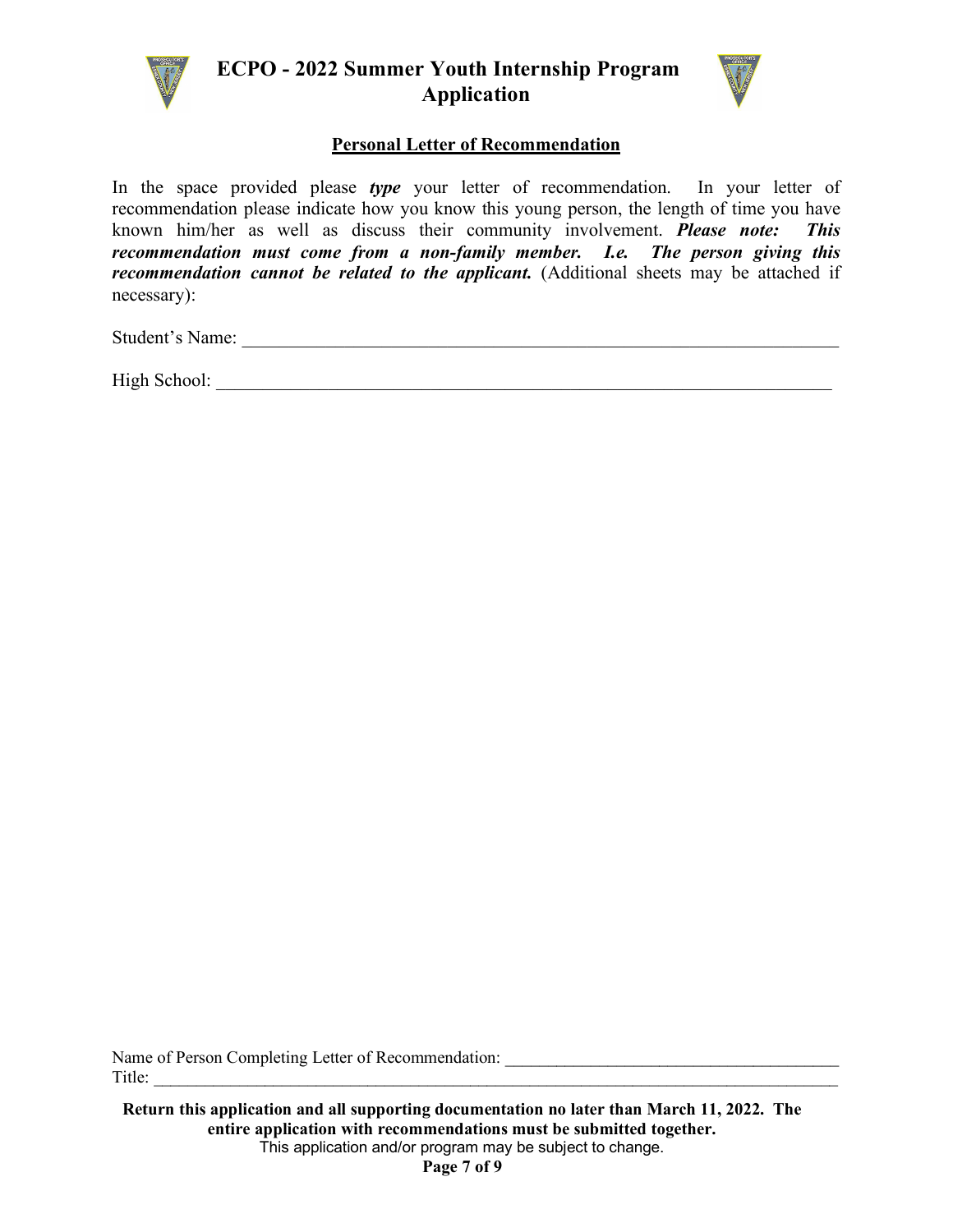**ECPO - 2022 Summer Youth Internship Program** 



**Application** 

| Signature:                                           |                        | Date:                  |                   |  |                |
|------------------------------------------------------|------------------------|------------------------|-------------------|--|----------------|
| Please print or type nominee information.            |                        |                        |                   |  |                |
|                                                      | <b>Nomination Form</b> |                        |                   |  |                |
| <b>Nominee First Name:</b>                           | <b>Middle Initial:</b> |                        | <b>Last Name:</b> |  |                |
|                                                      |                        |                        |                   |  |                |
| <b>Address:</b>                                      |                        |                        | Apt. No.:         |  |                |
|                                                      |                        |                        |                   |  |                |
| City:                                                | <b>Zip Code:</b>       | State:                 |                   |  |                |
|                                                      |                        |                        |                   |  |                |
| <b>Home Phone: (</b>                                 | <b>Cell Phone: (</b>   |                        |                   |  |                |
|                                                      |                        |                        |                   |  |                |
| Sex:<br>M<br>$\mathbf F$                             | Age:                   |                        | Date of Birth:    |  |                |
| <b>High School Information</b>                       |                        |                        |                   |  |                |
| <b>Name of High School:</b>                          |                        |                        |                   |  |                |
| <b>Address:</b>                                      |                        |                        |                   |  |                |
|                                                      |                        |                        |                   |  |                |
| City:                                                | State:                 |                        | <b>Zip Code:</b>  |  |                |
| Will the nominee be a senior in September 2022?      |                        |                        | Yes               |  | N <sub>0</sub> |
| Principal:                                           |                        | <b>Phone Number: (</b> |                   |  |                |
| <b>Guidance Counselor:</b><br><b>Phone Number: (</b> |                        |                        |                   |  |                |
| <b>Referral Information</b>                          |                        |                        |                   |  |                |
| <b>Name of Person Submitting Form:</b>               |                        |                        |                   |  |                |
| Title:                                               |                        | <b>Phone Number:</b> ( |                   |  |                |
| Signature:                                           |                        | Date:                  |                   |  |                |